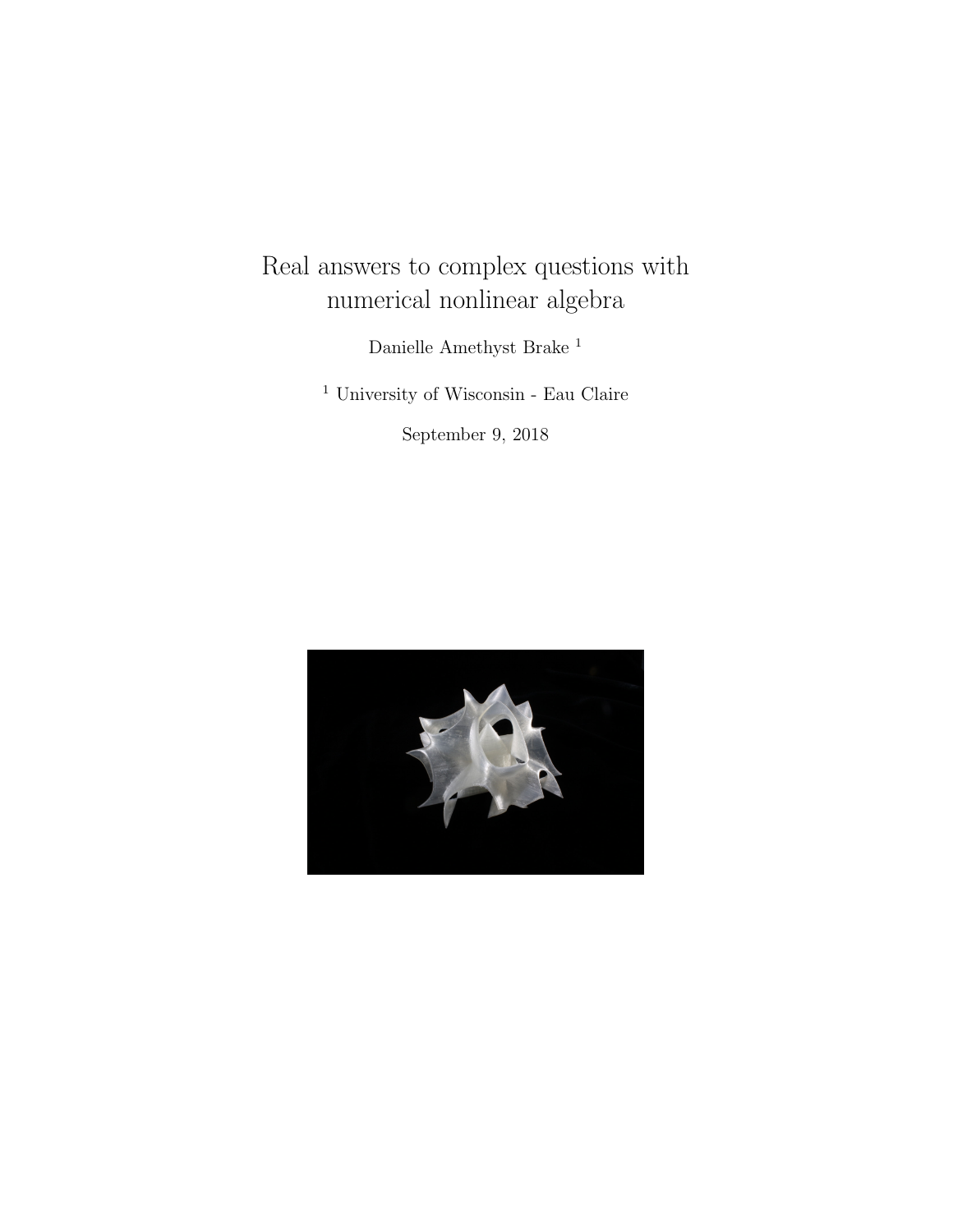# Contents

| 1        | Preface<br>1 |                                                                                                                                         |  |
|----------|--------------|-----------------------------------------------------------------------------------------------------------------------------------------|--|
|          | 1.1          | $\mathbf{1}$<br>A note from an author $\dots$ , $\dots$ , $\dots$ , $\dots$ , $\dots$ , $\dots$ , $\dots$ , $\dots$ , $\dots$ , $\dots$ |  |
|          | 1.2          | $\mathbf{1}$                                                                                                                            |  |
|          | 1.3          | $\overline{2}$                                                                                                                          |  |
|          | 1.4          | $\overline{2}$                                                                                                                          |  |
| $\bf{2}$ |              | 3<br><b>Training exercises</b>                                                                                                          |  |
|          | 2.1          | 3<br>Basic.                                                                                                                             |  |
|          |              | 3<br>2.1.1                                                                                                                              |  |
|          |              | 3<br>2.1.2                                                                                                                              |  |
|          |              | 3<br>2.1.3                                                                                                                              |  |
|          | 2.2          | 3<br>Intermediate<br>the contract of the contract of the contract of the contract of the contract of the contract of the contract of    |  |
|          |              | 3<br>2.2.1<br>Roots of cyclic polynomials $\ldots \ldots \ldots \ldots \ldots$                                                          |  |
|          |              | $\overline{4}$<br>2.2.2                                                                                                                 |  |
|          |              | 2.2.3<br>$\overline{4}$                                                                                                                 |  |
|          |              | 2.2.4<br>Varying components on parameters<br>$\overline{4}$                                                                             |  |
| 3        |              | 5<br>Deeper problems                                                                                                                    |  |
|          | 3.1          | $\overline{5}$                                                                                                                          |  |
|          |              | A real point on every connected component<br>5<br>3.1.1                                                                                 |  |
|          |              | 5<br>Are there completely naked singularities?<br>3.1.2                                                                                 |  |
|          |              | 5<br>An algebraic version of a Möbius strip<br>3.1.3                                                                                    |  |
| 4        |              | $\overline{7}$<br>Challenges and open problems                                                                                          |  |
|          | 4.1          | $\overline{7}$                                                                                                                          |  |
|          | 4.2          | $\overline{7}$                                                                                                                          |  |
|          |              | $8\,$<br>4.2.1                                                                                                                          |  |
|          |              | 8<br>Regular polyhedra as raw cellular decompositions<br>4.2.2                                                                          |  |
| 5.       |              | Just for fun<br>9                                                                                                                       |  |
|          | 5.1          | 9                                                                                                                                       |  |
|          |              | 9<br>5.1.1                                                                                                                              |  |
|          | A Code       | 10                                                                                                                                      |  |
|          | A.1          | 10                                                                                                                                      |  |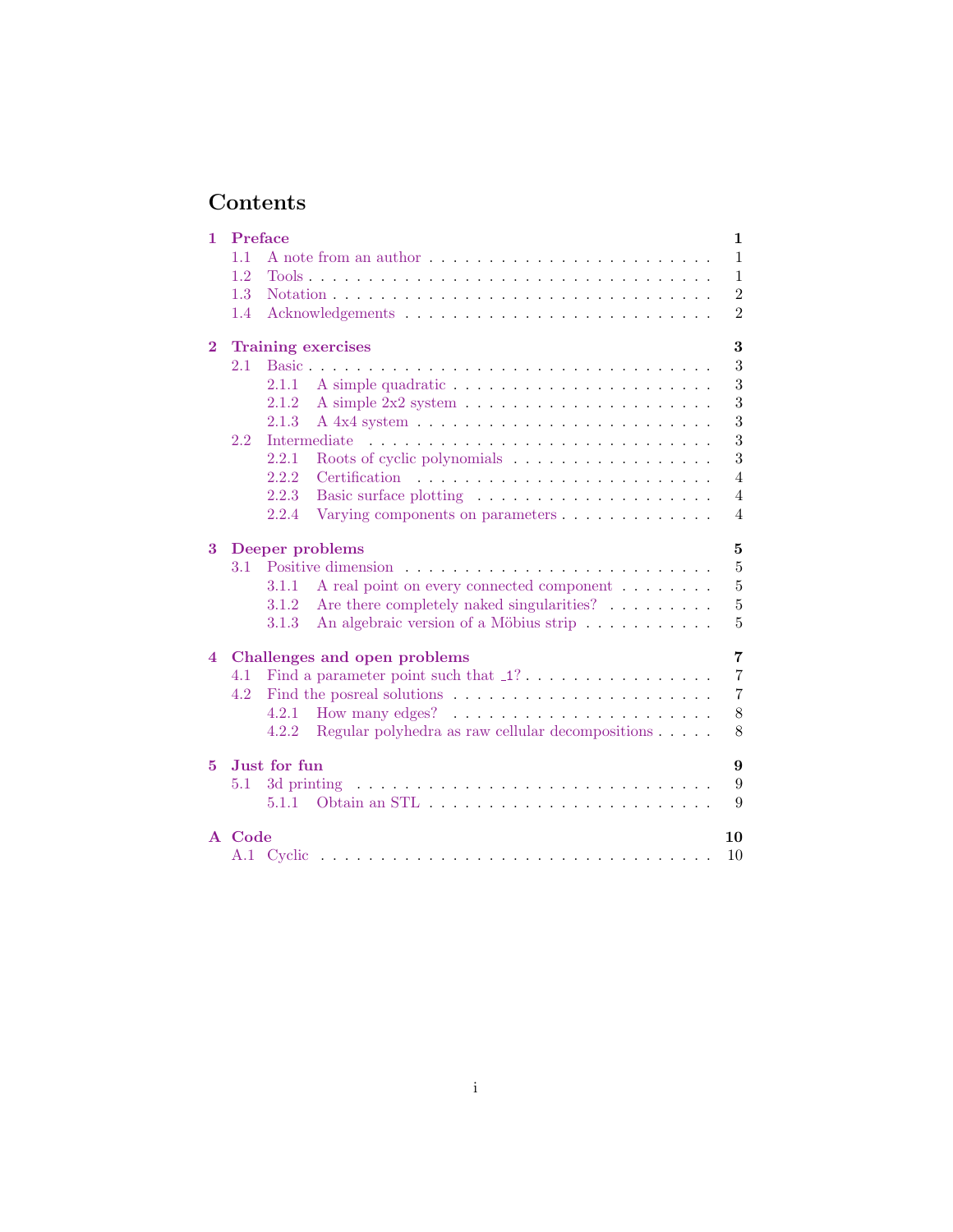### <span id="page-2-0"></span>1 Preface

#### <span id="page-2-1"></span>1.1 A note from an author

The motivation for this guide is the [Nonlinear Algebra Bootcamp,](https://icerm.brown.edu/programs/sp-f18/w4/) at [the work](https://icerm.brown.edu/programs/sp-f18/)[shop on Nonlinear Algebra](https://icerm.brown.edu/programs/sp-f18/) at [the International Center for Experimental Re](https://icerm.brown.edu/)[search in Mathematics](https://icerm.brown.edu/) at Brown University, Fall 2018.

These exercises are meant to help train you to use tools in the world of real computational nonlinear algebra. They were prepared by a numerically aligned person, so they have that flavor to them. This document does not contain a full set of references, though they are in some places provided. Feedback is welcomed to [danielleamethystbrake@gmail.com.](mailto:danielleamethystbrake@gmail.com)

We'll start by solving a few simple problems, and build up to some that are deeper. The challenge problems toward the end are open, credited to the researcher who posed it. They're food for thought and intended as the beginning of ongoing conversations with people here at ICERM this semester.

I hope these problems spur you forward!  $\heartsuit$ 

#### <span id="page-2-2"></span>1.2 Tools

There are lots of tools in the belt of a computational or applied nonlinear algebraist. Here are some, in  $\alpha\beta$  order:

- Alpha certified. command-line.
- Bertini and its friends.
	- Bertini command-line. Text files as input and output. Interfaces through other languages, including Macaulay2, Matlab,<sup>[1](#page-2-3)</sup> and others.
	- Bertini real command-line, visualization in Matlab and Python
	- Paramotopy command line, visualization in Matlab
	- Bertini2 command line, Python. experimental
- CoCoa command line
- Hom4PS command line
- Macaulay2 command line, ∃ an online interface.
- Mathematica proprietary, decent symbolics. Sideways cursors.<sup>[2](#page-2-4)</sup>

<span id="page-2-3"></span><sup>&</sup>lt;sup>1</sup>From Danielle: if you want to use Matlab for interfacing with Bertini, check out (git clone, ha) my mediocrely documented repo of Bertini1 utilities at [https://github.com/](https://github.com/ofloveandhate/brakelab) [ofloveandhate/brakelab](https://github.com/ofloveandhate/brakelab).

<span id="page-2-4"></span><sup>&</sup>lt;sup>2</sup>Pardon the editorializing. I am the author, tho. I think I get to do that.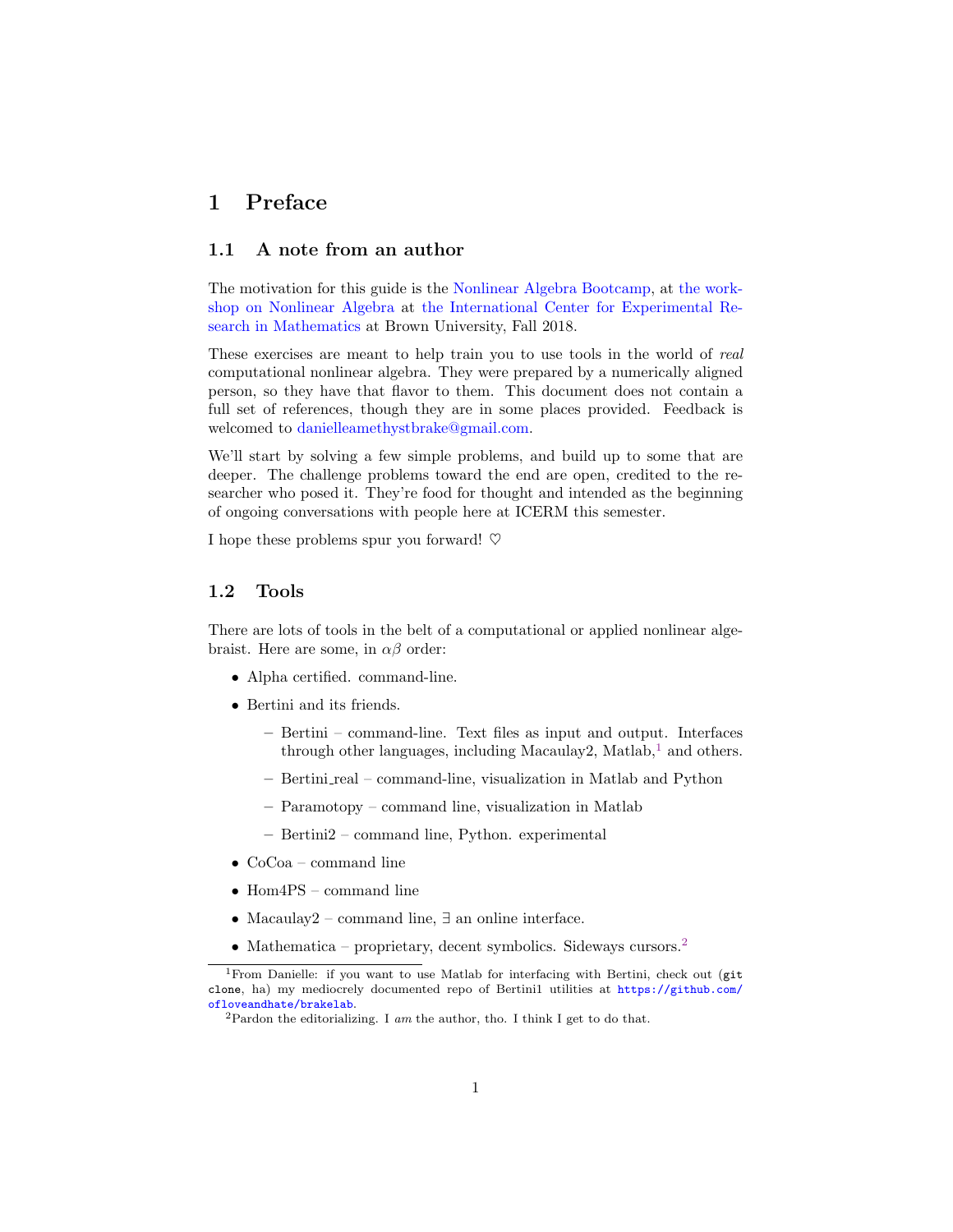- Maple proprietary, good symbolics. Not Danielle's favorite for numerics.
- Matlab proprietary, oriented well to arrays of numbers. Weaker symbolics.
- PHCPack command line, online interface

If you want Bertini-flavored input files for any of the Herwig Hauser surfaces, many of them are available at the test/surface/name folder in the GitHub repo for Bertini\_real.

If you have issues or questions or suggestions, there are many software authors here in the building this semester, so ask around, they're sure to help you!

#### <span id="page-3-0"></span>1.3 Notation

Here are some notes on notation used in this training guide

- I will horrify you with my abuses of notation. Things are vectors when they are, and aren't when they aren't.  $x$  is multiple things in one line of math. Yep. This'll get cleaned up over time, as I hope this little booklet, which is mostly just formatting right now, turns into something bigger.
- $\square$  a placeholder. I also like  $\Box$  and  $\Box$  (those come from C++).
- When in doubt, the system equals zero. Don't make me write  $= 0$  all over the place.

#### <span id="page-3-1"></span>1.4 Acknowledgements

In the preparation of this training guide, I had help from many colleagues, including: Jon Hauenstein, Elizabeth Gross, Jeff Sommars, and Anton Leykin.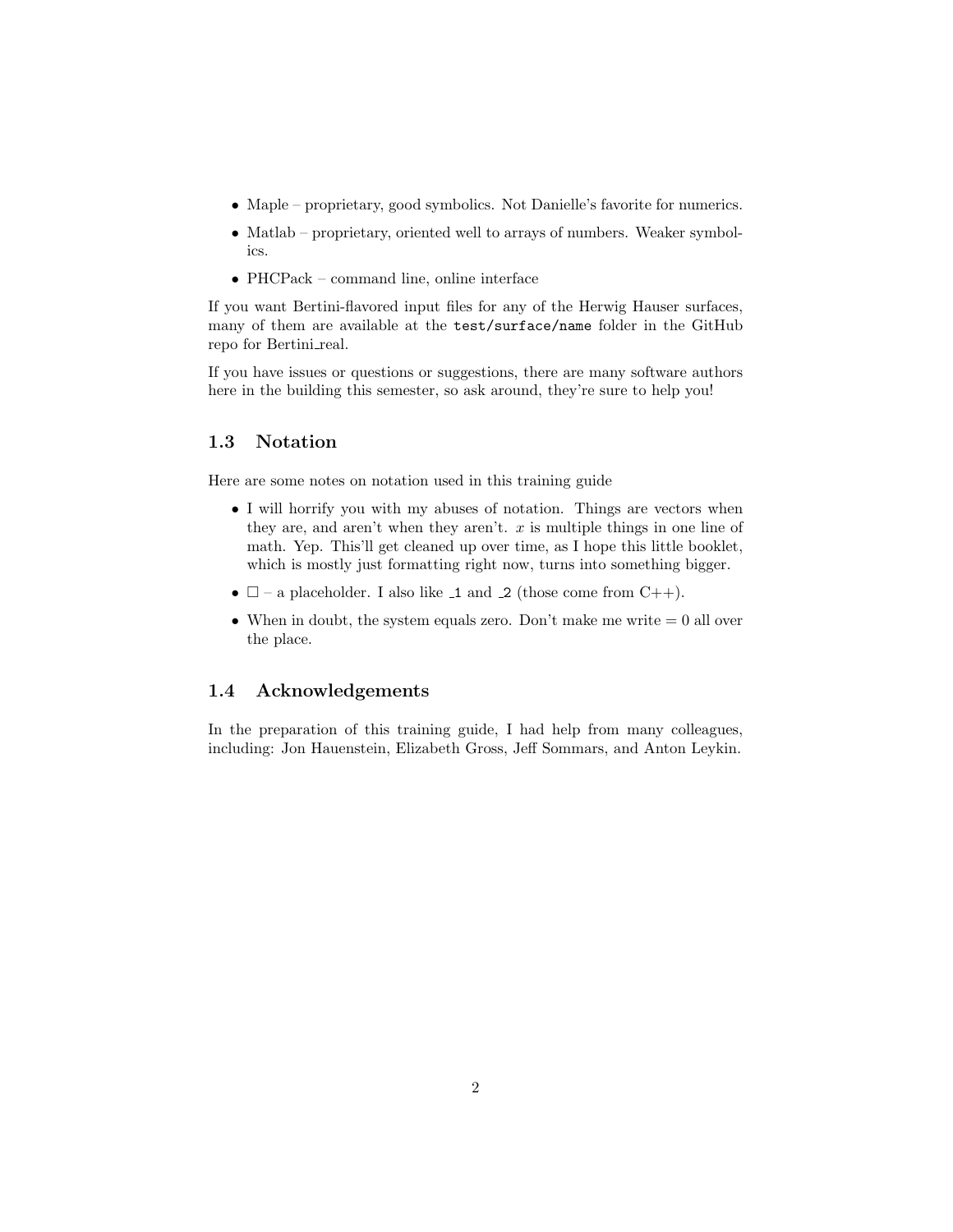### <span id="page-4-0"></span>2 Training exercises

These should be solvable using off-the-shelf software.

#### <span id="page-4-1"></span>2.1 Basic

#### <span id="page-4-2"></span>2.1.1 A simple quadratic

Use as many packages for numerical nonlinear algebra as you can to find the real roots of

$$
f(x) = x^2 - 2
$$

where in this case we mean, find the x such that  $f(x) = 0$ .

#### <span id="page-4-3"></span>2.1.2 A simple 2x2 system

Use many numerical softwares for nonlinear algebra to find the real roots of

$$
f(x) = \begin{bmatrix} x^3 + xy - 3y \\ xy - 3x^5 + \sqrt{2} \end{bmatrix}
$$

#### <span id="page-4-4"></span>2.1.3 A 4x4 system

Describe the real solution set of

$$
\begin{bmatrix}\n(x^2+y^2)^3 - 4x^2y^2(z^2+1) \\
x^4 - 2.5x^2y^3 - xz^3 + y^6 - y^2z^3 \\
4(\phi^2x^2 - y^2)(\phi^2y^2 - z^2)(\phi^2z^2 - x^2) - (1+2\phi)(x^2 + y^2 + z^2 - w^2)^2w^2 \\
w - 1\n\end{bmatrix}
$$

where  $\phi$  is the golden number.

What happens as you vary the affine patch – that is, vary the last equation to be another linear function of the variables?

#### <span id="page-4-5"></span>2.2 Intermediate

#### <span id="page-4-6"></span>2.2.1 Roots of cyclic polynomials

Compute the roots of the cyclic-n polynomials,<sup>[3](#page-4-7)</sup> for  $n \in \{1, ..., m\}$  for some practical m. How many are real?

<span id="page-4-7"></span> $3$ See [\[1\]](#page-12-0) for a description of the cyclic-n system. Python code to generate the system in a given set of variables is in Appendix [A.1](#page-11-1)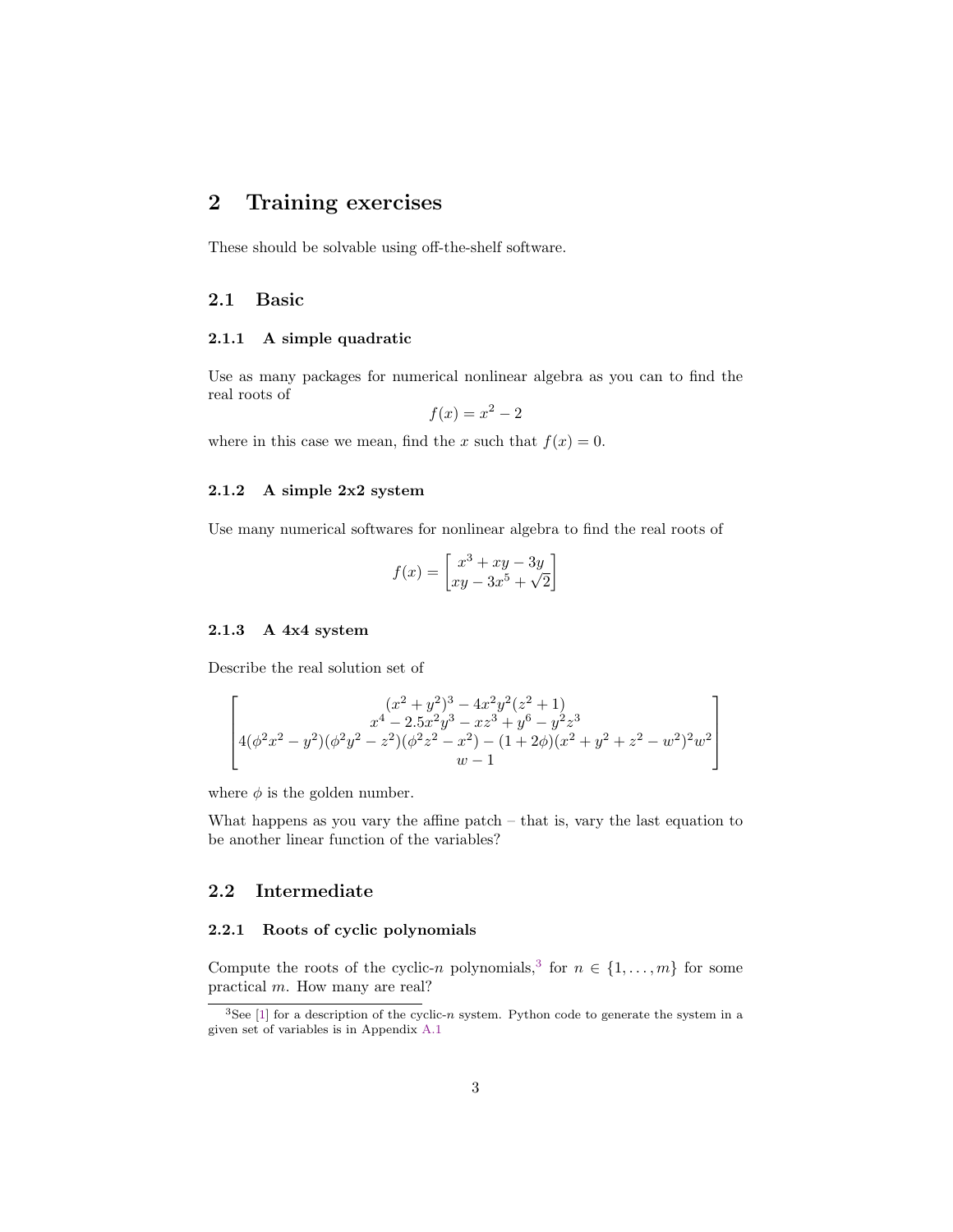#### <span id="page-5-0"></span>2.2.2 Certification

Certify the reality of the solutions from [2.1.1,](#page-4-2) [2.1.2,](#page-4-3) [2.1.3,](#page-4-4) [2.2.1.](#page-4-6)

#### <span id="page-5-1"></span>2.2.3 Basic surface plotting

Make a picture of the Cayley Cubic.

What happens in your plot if you center your view tightly around one of the singularities? Do the connected components actually join? At a point? How far in can you zoom? What if you change settings? Label the singularity in-figure, and save your picture to disk at ready-to-publish quality.

#### <span id="page-5-2"></span>2.2.4 Varying components on parameters

Describe the way the real components of an elliptic curve depend on its parameters.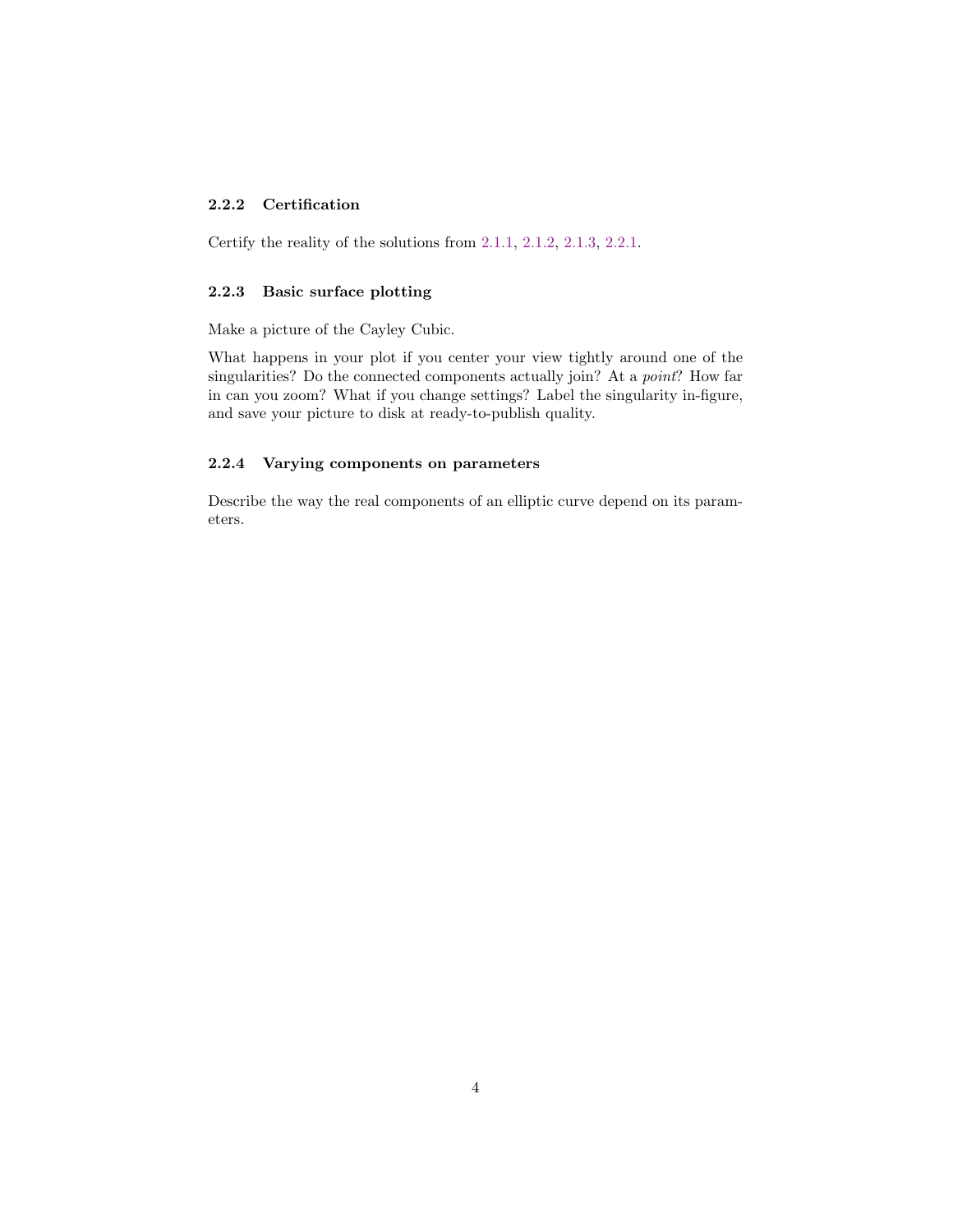### <span id="page-6-0"></span>3 Deeper problems

#### <span id="page-6-1"></span>3.1 Positive dimension

#### <span id="page-6-2"></span>3.1.1 A real point on every connected component

Compute at least one point on every real connected component of the octic from the paper "A projective surface of degree eight with  $168 \text{ nodes}$ " [\[2\]](#page-12-1).<sup>[4](#page-6-5)</sup> How do you deal with the projectivity?

Certify the reality of your solutions.

Challenge: Code the method generically so that you may apply it to any component of any variety with one function call. Document it.

#### <span id="page-6-3"></span>3.1.2 Are there completely naked singularities?

Surfaces often have singularities, and sometimes those singularities are naked – not surrounded in a full-dimension sense by the surface, but instead the local dimension in a neighborhood of some point is 1 or 0, rather than 2.

Consider

• the Whitney Umbrella:

$$
x^2 - y^2 z
$$

• Buggle:

$$
x^4y^2 + y^4x^2 - x^2y^2 + z^6
$$

Determine if they have any naked singularities. Deflate the singularities. Are there any singularities on these singularities? If so, deflate them, all the way, so that for every singularity, you have a polynomial system with that singularity as a regular point. Describe the resulting polynomial systems.

#### <span id="page-6-4"></span>3.1.3 An algebraic version of a Möbius strip

We can generate a torus as a surface of revolution with a circle offset from the origin – hey, we've all taken Calc 1. We can generate a flattened torus – a donut with insufficient leavening – by using an ellipse. We can generate a twisty donut by revolving the ellipse about its center one full revolution as the torus is spun about the  $z$ -axis. It looks like a Möbius strip, but is definitely not a Möbius strip, so let's call it an algebraic Möbius-like surface.

<span id="page-6-5"></span><sup>4</sup>A Bertini input file for a particular patching of it may be found at test/surface/dihedral at Danielle's GitHub repo for Bertini real.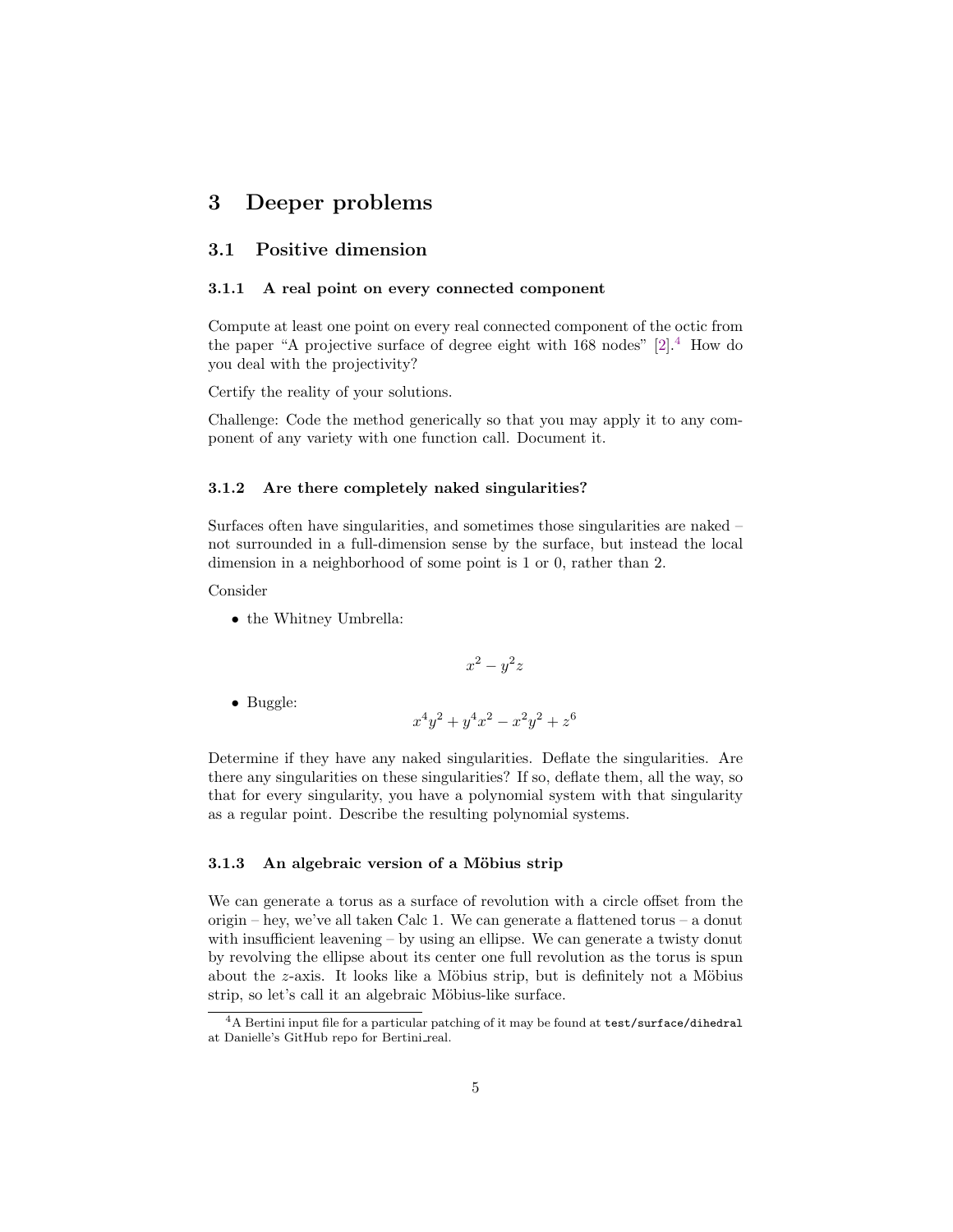

Is such a Möbius-like surface smooth? What happens in your rendering software if you make the number of twists very large?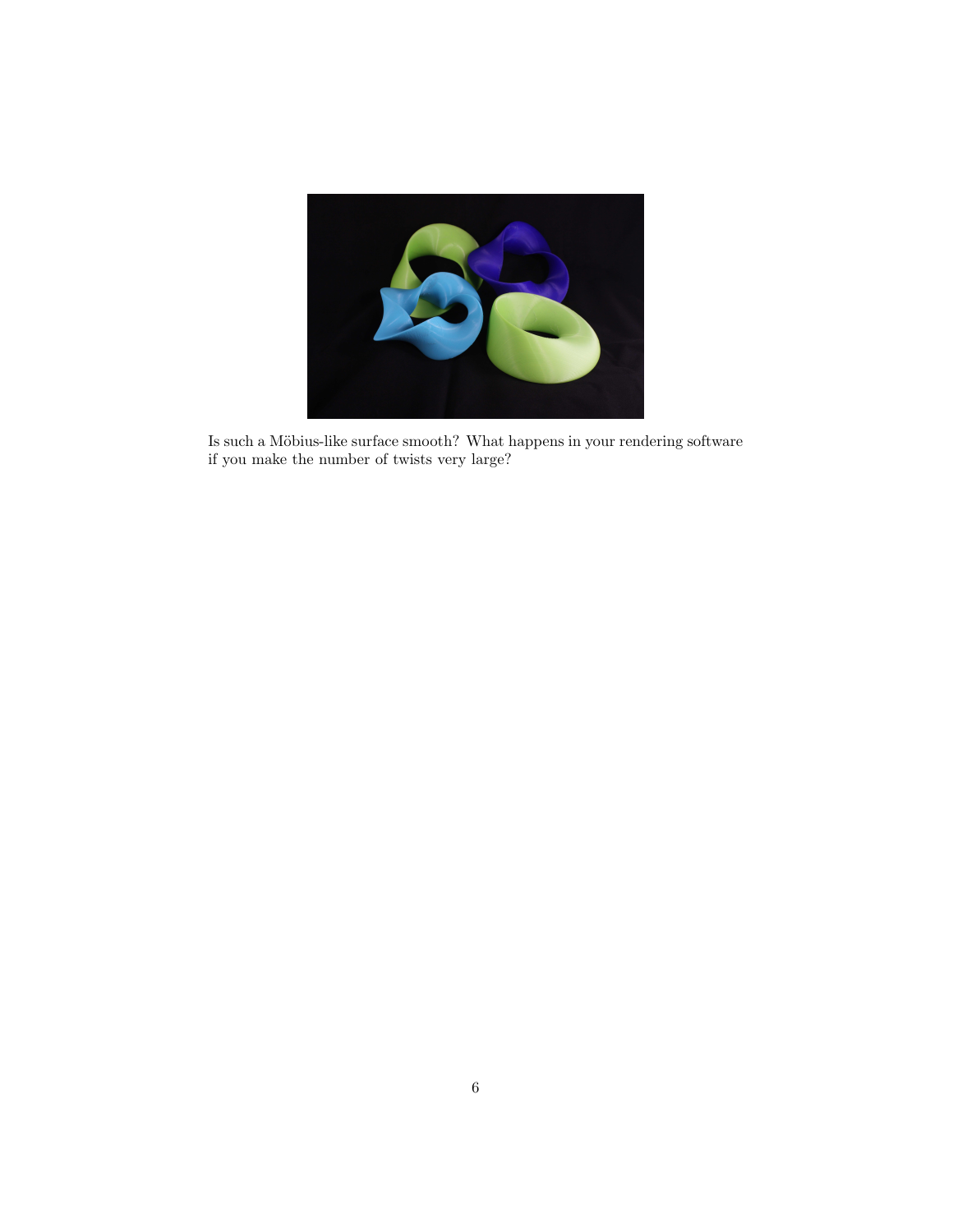### <span id="page-8-0"></span>4 Challenges and open problems

These problems are written in the first person, in the perspective of the credited mathematician.

#### <span id="page-8-1"></span>4.1 Find a parameter point such that 1?

#### $\star$  From [Elizabeth Gross](https://math.hawaii.edu/wordpress/people/egross/)  $\star$

This paper (<https://arxiv.org/pdf/1502.03188.pdf>) focuses on a single parameterized polynomial system arising from a particular signaling pathway model. We know that we can find parameters that give rise to 0, 1, 2, and 3 real positive solutions. We like to challenge people to see if they can find a set of parameters that give rise to more than 3 real positive solutions (See Remark 4.2 in the paper)–so far nobody has been able to.  $5$ 

If people want to experiment with it, the network is one of the pre-loaded examples in the ReactionNetworks.m2 package ([http://www2.macaulay2.com/](http://www2.macaulay2.com/Macaulay2/doc/Macaulay2-1.11/share/doc/Macaulay2/ReactionNetworks/html/_wnt.html) [Macaulay2/doc/Macaulay2-1.11/share/doc/Macaulay2/ReactionNetworks/](http://www2.macaulay2.com/Macaulay2/doc/Macaulay2-1.11/share/doc/Macaulay2/ReactionNetworks/html/_wnt.html) [html/\\_wnt.html](http://www2.macaulay2.com/Macaulay2/doc/Macaulay2-1.11/share/doc/Macaulay2/ReactionNetworks/html/_wnt.html)).

#### <span id="page-8-2"></span>4.2 Find the posreal solutions

#### $\star$  From [Jeff Sommars](http://homepages.math.uic.edu/~sommars/)  $\star$

I was contacted by a quantum physics grad student in Sydney who was trying to find positive real solutions to several sets of polynomial systems (I expect they were a parametrizable family, but I couldn't get him to give me a generalized version). I've pasted in the simplest one below in Macaulay2 format. It's a 16x16 system, but the other ones he was interested in were more like 30x30...

```
R = CC[a1, a2, a3, a4, b1, b2, b3, b4, c1, c2, c3, c4, k41, k12, k23, k34]polys = \{b1^2 + 0.2^*a1*c1 + c1^2 + a1^*2*k41 - a4^*2*k41, a1*b1*(-0.5 + k41) - a4*b4*k41, b2^2 + 0.2*a2*c2 + c2^2 - a1^2*k12 + a2^2*k12
  , a2*b2*(-0.5 + k12) - a1*b1*k12
  , b3^2 + 0.2*a3*c3 + c3^2 - a2^2*k23 + a3^2*k23
  , a3*b3*(-0.5 + k23) - a2*b2*k23
  , b4^2 + 0.2*a4*c4 + c4^2 - a3^2*k34 + a4^2*k34, a4*b4*(-0.5 + k34) - a3*b3*k34, -1 + a1^2 + b1^2 + c1^2-1 + a2^2 + b2^2 + c2^2, -1 + a3^2 + b3^2 + c3^2, -1 + a4^2 + b4^2 + c4^2
```
<span id="page-8-3"></span><sup>5</sup>aside from Danielle: I would use Paramotopy's search function to do this...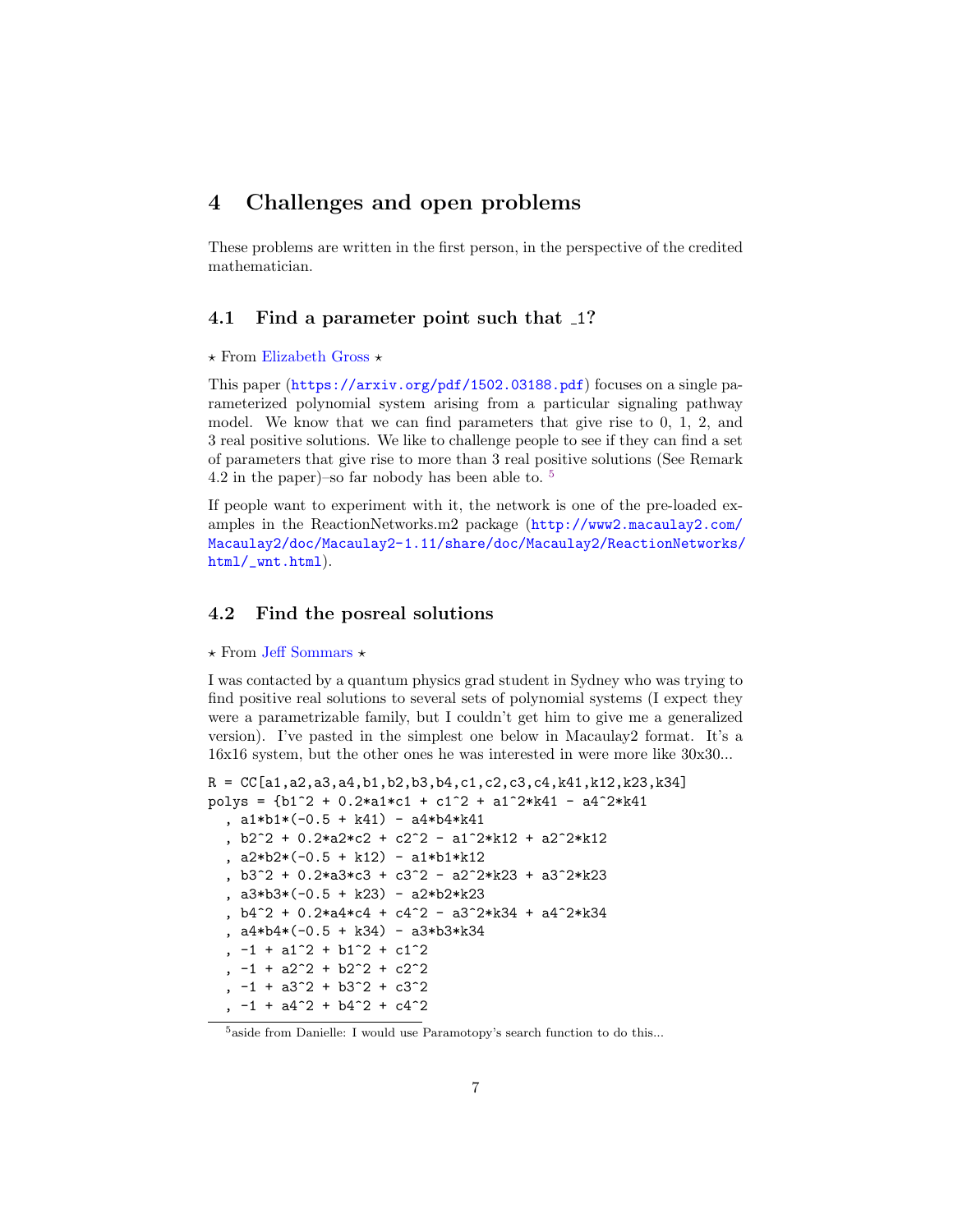```
, 0.1*a1^2 - 0.1*b1^2 - 0.1*c1^2 - 1.*a1*c1*(-0.5 + k41) + a4*c4*k41, 0.1*a2^2 - 0.1*b2^2 - 0.1*c2^2 - 1.*a2*c2*(-0.5 + k12) + a1*c1*k12, 0.1*a3^2 - 0.1*b3^2 - 0.1*c3^2 - 1.*a3*c3*(-0.5 + k23) + a2*c2*k23, 0.1*a4^2 - 0.1*b4^2 - 0.1*c4^2 - 1.*a4*c4*(-0.5 + k34) + a3*c3*k34
```

```
This is probably out of reach of the fall18 server. Can you use resources at
your home institution? Write to Jeff for the 30x30 system.
```
#### <span id="page-9-0"></span>4.2.1 How many edges?

#### $\star$  from [Danielle Brake](https://danielleamethyst.org)  $\star$

In a curve decomposition, we break the curve  $\mathcal C$  into cells called **edges**. A circle always decomposes into two edges – and we get a square.

- What are all possible numbers of edges that a cellular decomposition of some  $\mathcal C$  may have (depending on the projection used)?
- Is it possible to get other regular polygons, with or without edge-merging? Construct a general method.

#### <span id="page-9-1"></span>4.2.2 Regular polyhedra as raw cellular decompositions

#### $\star$  from [Danielle Brake](https://danielleamethyst.org)  $\star$

In a surface decomposition, we break the surface  $S$  into cells called faces. When you decompose a sphere, you always get a regular octohedron – neat! Which of the other Platonic Solids can be achieved as a numerical cell decomposition of some  $S$ ?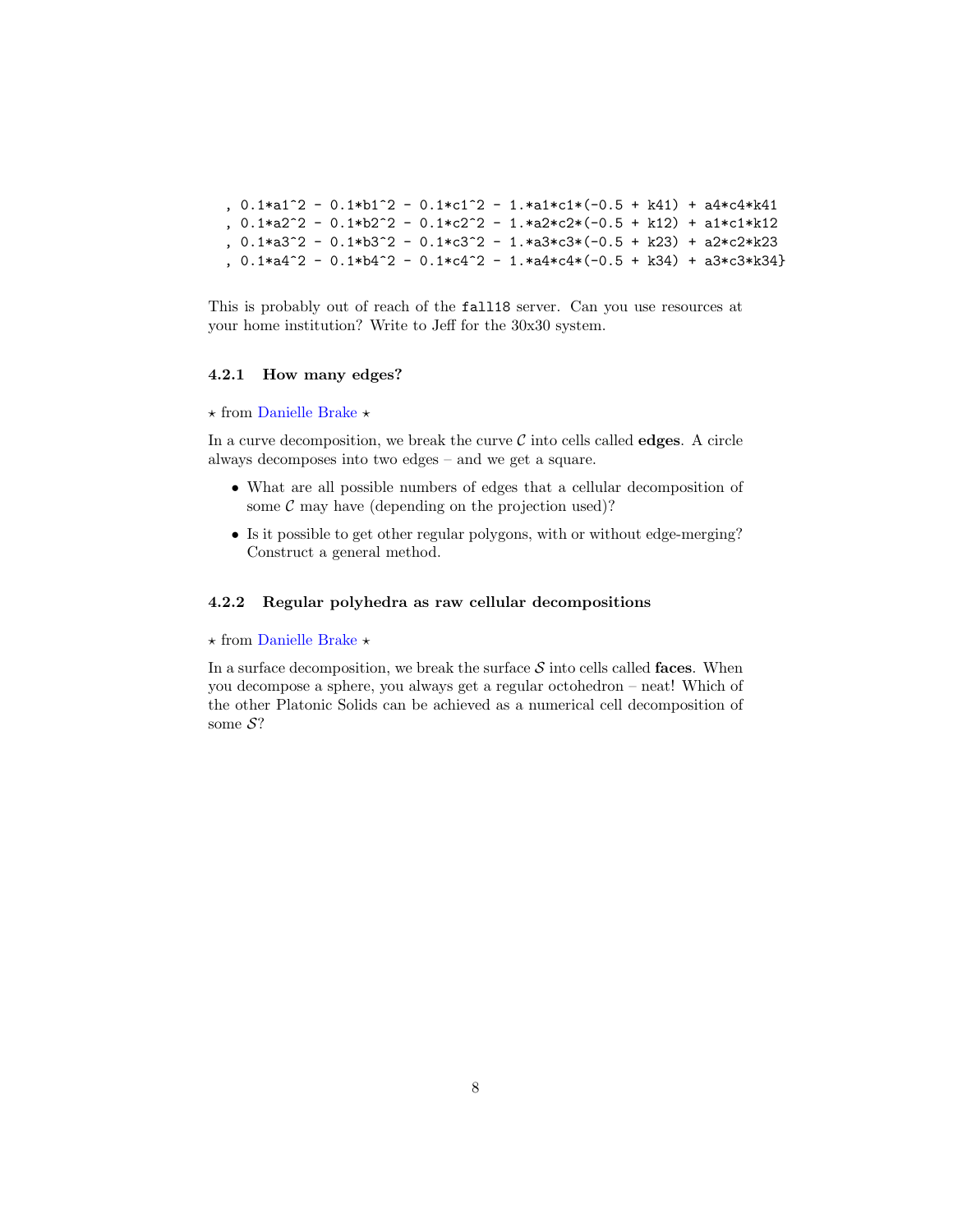### <span id="page-10-0"></span>5 Just for fun

### <span id="page-10-1"></span>5.1 3d printing

#### <span id="page-10-2"></span>5.1.1 Obtain an STL

A .stl file, which defines a 3-dimensional triangulation, is 3d printable if there is a well-defined and water-tight interior, as determined by the face normals. Obtain a 3d-printable .stl file for

 $\bullet\,$  the surface Leopold:

$$
x^2y^2z^2 + 3x^2 + 3y^2 + z^2 - 1
$$

 $\bullet\,$  the Whitney Umbrella

$$
x^2 - y^2 z
$$

How do you deal with the handle?

 $\bullet\,$  the ICERM surface from Cynthia's problem  $\text{set:}^6$  $\text{set:}^6$ 

$$
f = 3x^2 - x^2y^4 - x^4y^2 - 2x^2z^2 - x^2z^4 - x^4z^2 - 2y^2z^2 - y^2z^4 - y^4z^2 - 2x^2y^2 - 3x^4 + x^6 + 3y^2 - 3y^4 + y^6 + 3z^2 - 3z^4 + z^6 + 10x^2y^2z^2 - 1
$$

bounded inside  $[-2, 2]^3$  and below the plane  $x + y + z = 1.1$ .

• The 4-dimensional surface given by

$$
f_1 = w^2 + x^2 + y^2 + z^2 - 1
$$
  

$$
f_2 = 2wyz - x(y^2 + z^2)
$$

<span id="page-10-3"></span> $6$ coefficients here are negated, and the 8 was dropped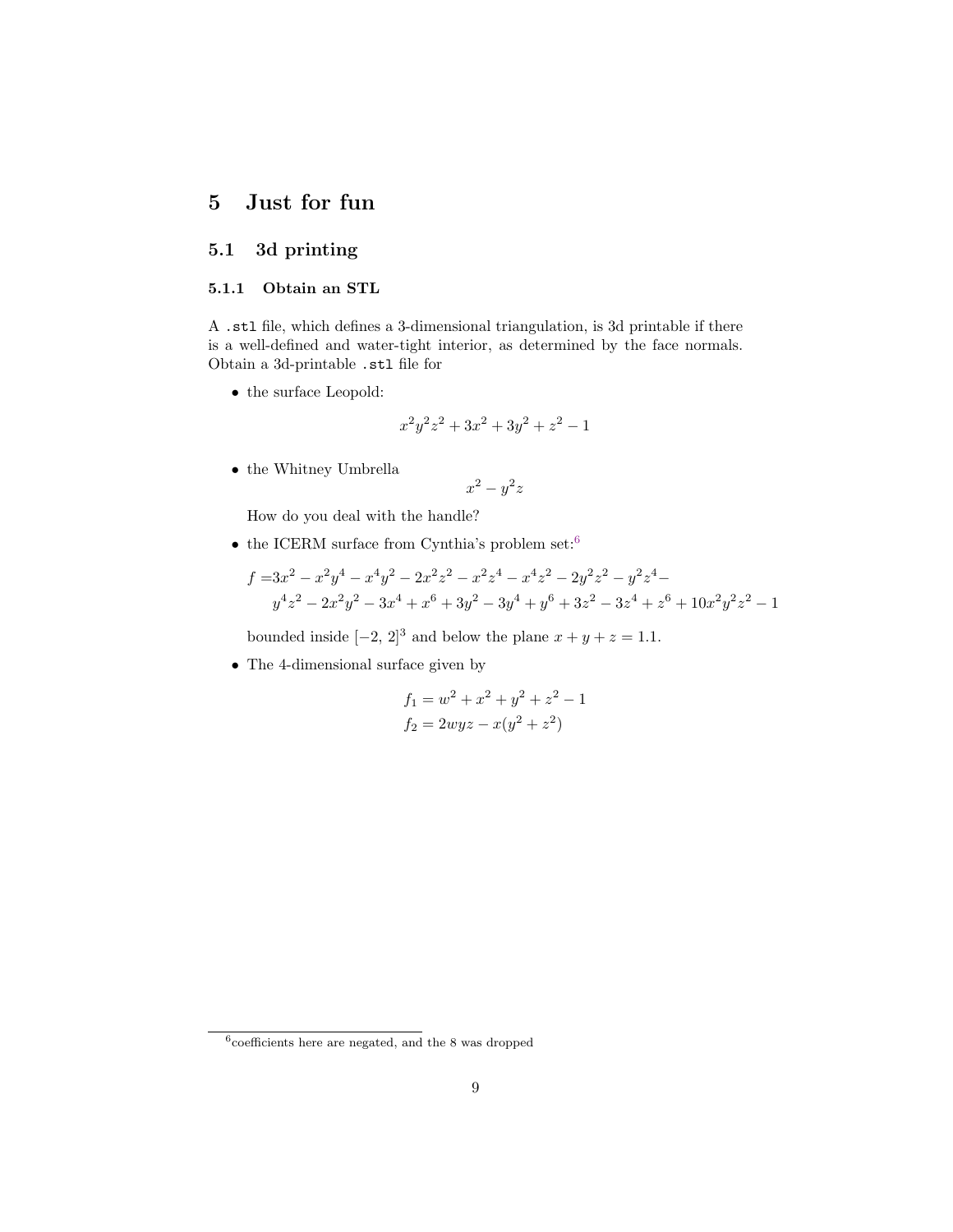## <span id="page-11-0"></span>A Code

### <span id="page-11-1"></span>A.1 Cyclic

PyBertini code generating the cyclic- $n$  polynomials

```
def cyclic(vars):
   n = len(vars)f = [None] * len(vars) # preallocate
   y = [] #make a circle of variables. there are more elegant ways to do this
    for ii in range(2):
       for x in vars:
            y.append(x)
    # use a product of a list comprehension to construct the n-1 functions
    for ii in range(n-1):
        f[i] = \texttt{numpy.sum}(\texttt{numpy.prod}(y[j];j+ii+1]) for jj in range(n)])
    # the last function is the product of all the variables, minus one
    f[-1] = \text{numpy.prod}(vars) - 1return f
```